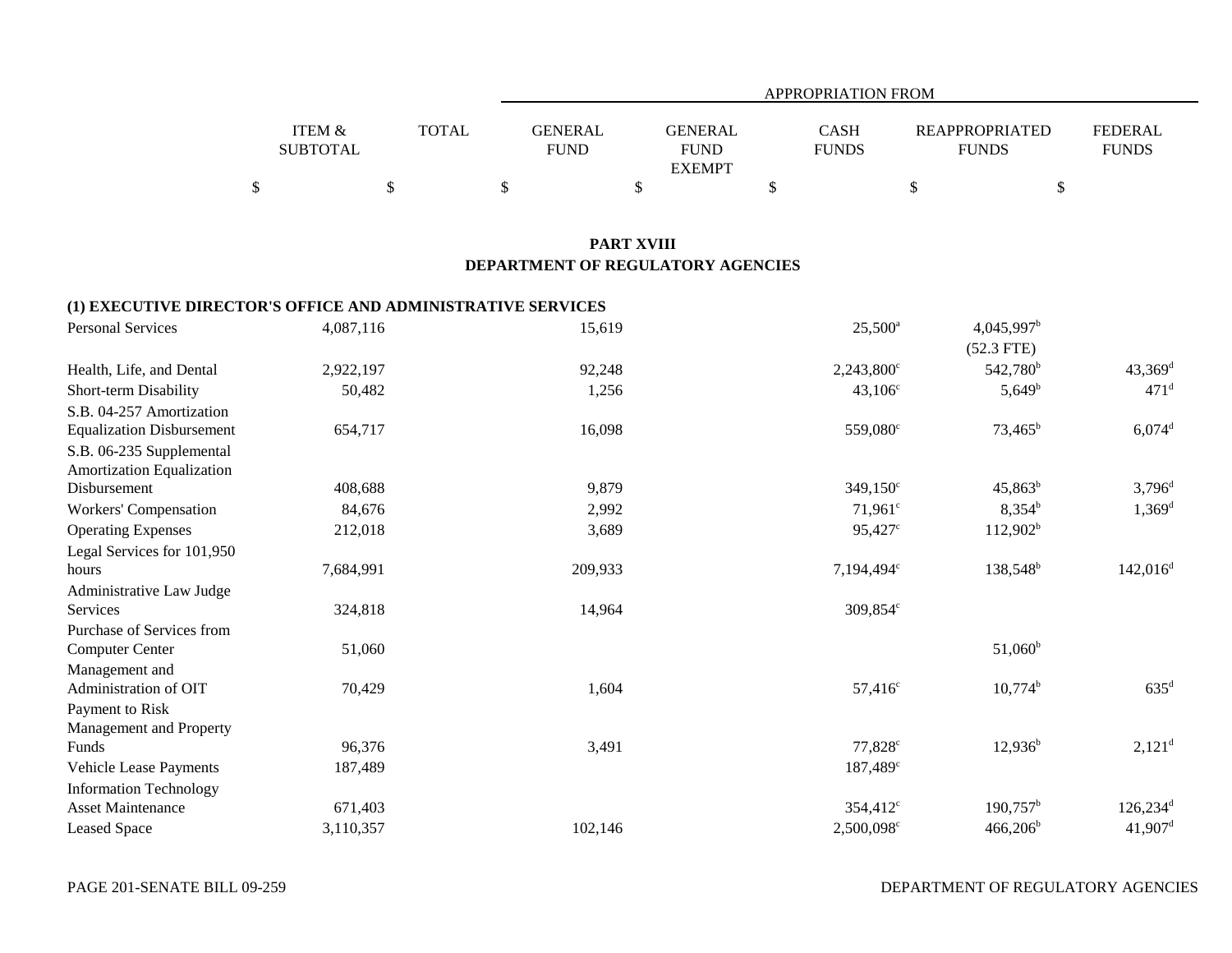|                                 |                           |              | APPROPRIATION FROM            |        |                                                |        |                             |    |                                       |                                |
|---------------------------------|---------------------------|--------------|-------------------------------|--------|------------------------------------------------|--------|-----------------------------|----|---------------------------------------|--------------------------------|
|                                 | ITEM &<br><b>SUBTOTAL</b> | <b>TOTAL</b> | <b>GENERAL</b><br><b>FUND</b> |        | <b>GENERAL</b><br><b>FUND</b><br><b>EXEMPT</b> |        | <b>CASH</b><br><b>FUNDS</b> |    | <b>REAPPROPRIATED</b><br><b>FUNDS</b> | <b>FEDERAL</b><br><b>FUNDS</b> |
|                                 | \$                        | \$           | \$                            | Φ<br>Φ |                                                | Φ<br>D |                             | \$ | $\mathcal{L}$                         |                                |
| Capitol Complex Leased<br>Space | 6,325                     |              |                               |        |                                                |        | $6,325^{\circ}$             |    |                                       |                                |
| Hardware/Software               |                           |              |                               |        |                                                |        |                             |    |                                       |                                |
| Maintenance                     | 672,315                   |              | 800                           |        |                                                |        | $412,913^{\circ}$           |    | $258,602^b$                           |                                |
| Consumer Outreach /             |                           |              |                               |        |                                                |        |                             |    |                                       |                                |
| <b>Education Program</b>        | 200,000                   |              |                               |        |                                                |        | $200,000$ <sup>e</sup>      |    |                                       |                                |
|                                 |                           | 21,495,457   |                               |        |                                                |        |                             |    |                                       |                                |

<sup>a</sup> Of this amount, it is estimated that \$8,080 shall be from the Colorado Identity Theft and Financial Fraud Cash Fund created in Section 24-33.5-1707 (1) (a), C.R.S., \$7,320 shall be from the Parks and Outdoor Recreation Cash Fund created in Section 33-10-111 (1), C.R.S., \$4,900 shall be from the Colorado Water Conservation Board Construction Cash Fund created in to Section 37-60-121 (1) (a), C.R.S., \$2,500 shall be from the River Outfitters Cash Fund created in Section 33-32-111, C.R.S., \$1,500 shall be from the Workers' Compensation Cash Fund created in Section 8-44-112 (7) (a), C.R.S., and \$1,200 shall be from the Colorado Commission for the Deaf and Hard of Hearing Cash Fund created in Section 26-21-107 (1), C.R.S.

<sup>b</sup> Of these amounts, it is estimated that \$5,857,463 shall be from indirect cost recoveries, \$50,215 shall be from the Department of Public Health and Environment, \$50,215 shall be from the Department of Health Care Policy and Financing, and \$6,000 shall be from other departments for sunset reviews.

c These amounts shall be from various cash sources within the Department.

<sup>d</sup> These amounts shall be from the Equal Employment Opportunity Commission, the U.S. Department of Housing and Urban Development, the U.S. Department of Justice, and the Health Information Counseling and Assistance Grant Program. These amounts are included for informational purposes only.

e This amount shall be from the Consumer Outreach and Education Cash Fund created in Section 24-34-108 (2), C.R.S.

#### **(2) DIVISION OF BANKING**

| <b>Personal Services</b>   | 3,362,638    |
|----------------------------|--------------|
|                            | $(44.5$ FTE) |
| <b>Operating Expenses</b>  | 419.464      |
| <b>Board Meeting Costs</b> | 23,500       |
| Indirect Cost Assessment   | 513,677      |
|                            |              |

4,319,279<sup>a</sup> 4,319,279<sup>a</sup>

<sup>a</sup> This amount shall be from the Division of Banking Cash Fund created in Section 11-102-403, C.R.S.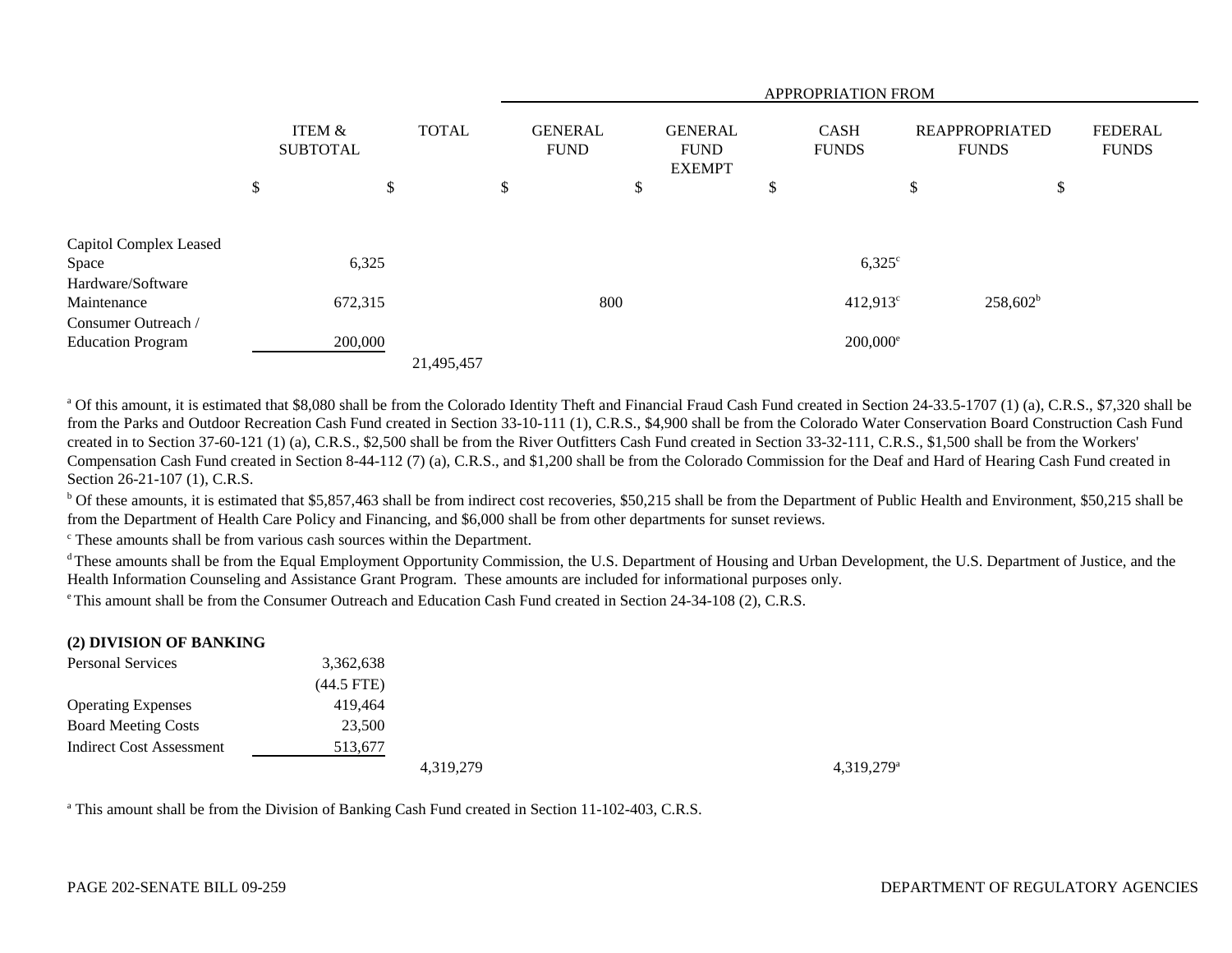|                                 |                           | <b>APPROPRIATION FROM</b> |                               |                                                |                             |                                       |                                |
|---------------------------------|---------------------------|---------------------------|-------------------------------|------------------------------------------------|-----------------------------|---------------------------------------|--------------------------------|
|                                 | ITEM &<br><b>SUBTOTAL</b> | <b>TOTAL</b>              | <b>GENERAL</b><br><b>FUND</b> | <b>GENERAL</b><br><b>FUND</b><br><b>EXEMPT</b> | <b>CASH</b><br><b>FUNDS</b> | <b>REAPPROPRIATED</b><br><b>FUNDS</b> | <b>FEDERAL</b><br><b>FUNDS</b> |
|                                 | \$<br>\$                  |                           | \$                            | \$                                             | \$                          | \$<br>\$                              |                                |
| (3) CIVIL RIGHTS DIVISION       |                           |                           |                               |                                                |                             |                                       |                                |
| <b>Personal Services</b>        | 1,730,639                 |                           | 1,105,771                     |                                                |                             | $272,752^{\mathrm{a}}$                | $352,116^b$                    |
|                                 |                           |                           | $(19.4$ FTE)                  |                                                |                             | $(2.0$ FTE)                           | $(11.0$ FTE)                   |
| <b>Operating Expenses</b>       | 105,185                   |                           | 64,065                        |                                                |                             |                                       | $41,120^b$                     |
| Hearings Pursuant to            |                           |                           |                               |                                                |                             |                                       |                                |
| Complaint                       | 18,000                    |                           | 17,000                        |                                                |                             |                                       | $1,000^{\rm b}$                |
| <b>Commission Meeting Costs</b> | 12,374                    |                           | 5,174                         |                                                |                             |                                       | $7,200^{\rm b}$                |
| <b>Indirect Cost Assessment</b> | 55,415                    |                           |                               |                                                |                             |                                       | $55,415^{\rm b}$               |
|                                 |                           | 1,921,613                 |                               |                                                |                             |                                       |                                |

<sup>a</sup> This amount shall be from indirect cost recoveries.

<sup>b</sup> These amounts shall be from the Equal Employment Opportunity Commission and the U.S. Department of Housing and Urban Development, and are included for informational purposes only.

# **(4) OFFICE OF CONSUMER COUNSEL**

| <b>Personal Services</b>  | 805,028   |         |                   |
|---------------------------|-----------|---------|-------------------|
|                           | (7.0 FTE) |         |                   |
| <b>Operating Expenses</b> | 56,322    |         |                   |
| Indirect Cost Assessment  | 80,803    |         |                   |
|                           |           | 942,153 | $942,153^{\circ}$ |

<sup>a</sup> This amount shall be from the Public Utilities Commission Fixed Utility Fund created in Section 40-2-114, C.R.S.

#### **(5) DIVISION OF FINANCIAL SERVICES**

| <b>Personal Services</b>  | 1,151,520    |
|---------------------------|--------------|
|                           | $(15.0$ FTE) |
| <b>Operating Expenses</b> | 173,224      |
| Indirect Cost Assessment  | 173,150      |
|                           |              |

1,497,894<sup>a</sup> 1,497,894<sup>a</sup>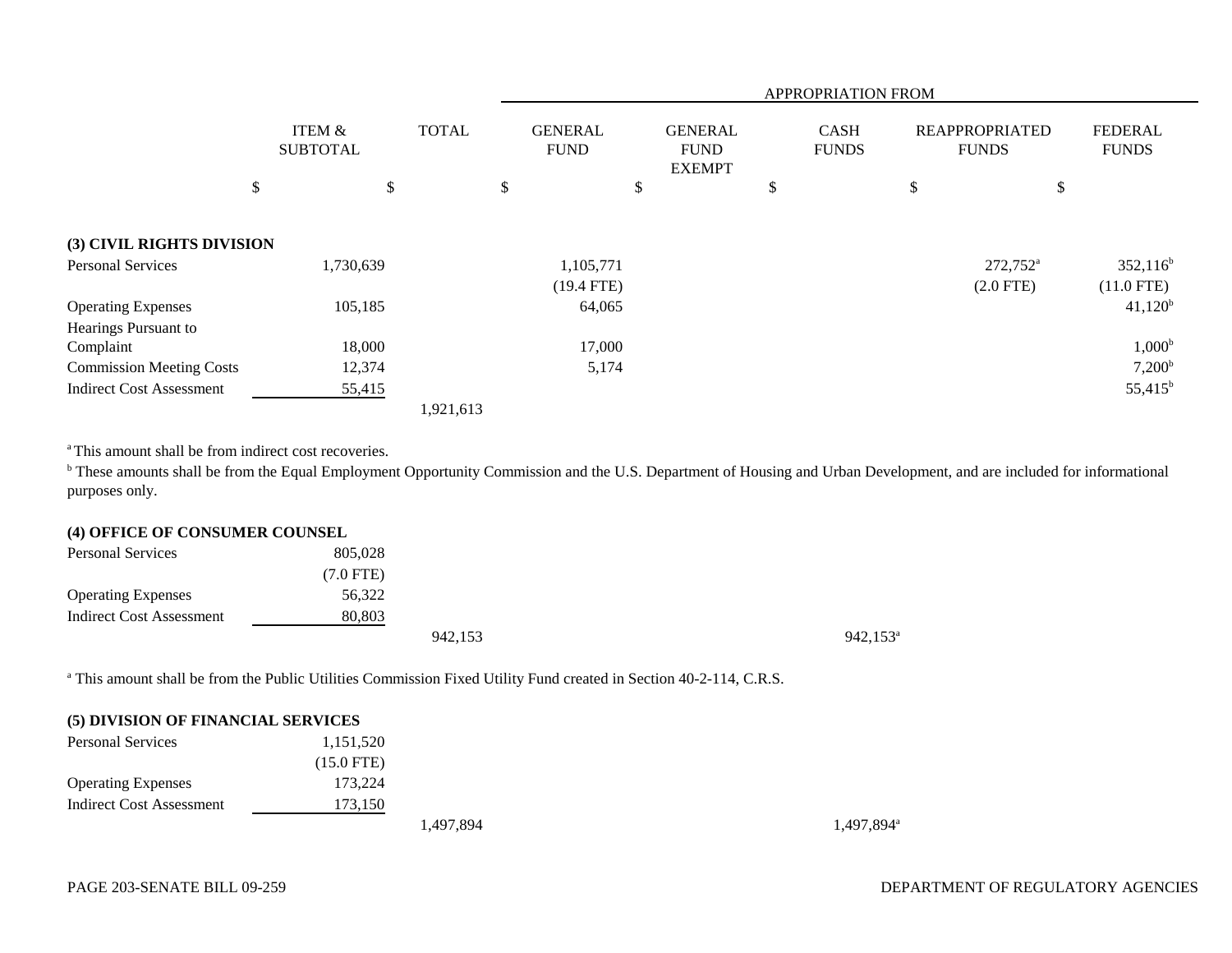|                   |              |             | APPROPRIATION FROM |                             |                       |                |  |  |  |  |
|-------------------|--------------|-------------|--------------------|-----------------------------|-----------------------|----------------|--|--|--|--|
|                   |              |             |                    |                             |                       |                |  |  |  |  |
| <b>ITEM &amp;</b> | <b>TOTAL</b> |             | GENERAL            | <b>CASH</b><br>GENERAL      | <b>REAPPROPRIATED</b> | <b>FEDERAL</b> |  |  |  |  |
| <b>SUBTOTAL</b>   |              | <b>FUND</b> |                    | <b>FUNDS</b><br><b>FUND</b> | <b>FUNDS</b>          | <b>FUNDS</b>   |  |  |  |  |
|                   |              |             |                    | <b>EXEMPT</b>               |                       |                |  |  |  |  |
|                   |              |             |                    |                             |                       |                |  |  |  |  |

<sup>a</sup> This amount shall be from the Division of Financial Services Cash Fund created in Section 11-40-106 (2), C.R.S.

| (6) DIVISION OF INSURANCE          |                 |           |                     |         |
|------------------------------------|-----------------|-----------|---------------------|---------|
| <b>Personal Services</b>           | 6,082,584       |           |                     |         |
|                                    | $(84.7$ FTE $)$ |           |                     |         |
| <b>Operating Expenses</b>          | 400,249         |           |                     |         |
| Senior Health Counseling           |                 |           |                     |         |
| Program                            | 509,000         |           |                     |         |
|                                    | $(2.0$ FTE)     |           |                     |         |
| <b>Insurance Fraud Prosecution</b> | 872,262         |           |                     |         |
| Transfer to CAPCO                  |                 |           |                     |         |
| Administration                     | 81,312          |           |                     |         |
| <b>Indirect Cost Assessment</b>    | 984,872         |           |                     |         |
|                                    |                 | 8,930,279 | $8,411,817^{\circ}$ | 518,462 |

<sup>a</sup> Of this amount, \$8,270,375 shall be from the Division of Insurance Cash Fund created in Section 10-1-103 (3), C.R.S., \$100,000 shall be from reimbursements from insurance companies for travel expenses, \$30,906 shall be from the Viatical Settlements Cash Fund created in Section 10-7-619, C.R.S., and \$10,536 shall be from the Mandated Health Insurance Benefits Cash Fund created in Section 10-16-103.3 (8), C.R.S. Reimbursement moneys are shown for purposes of complying with the limitation on state fiscal year spending imposed by Section 20 of Article X of the State Constitution and are continuously appropriated pursuant to Section 10-1-108 (9), C.R.S.

| (7) PUBLIC UTILITIES COMMISSION     |               |  |  |  |  |  |  |  |
|-------------------------------------|---------------|--|--|--|--|--|--|--|
| <b>Personal Services</b>            | 8,698,317     |  |  |  |  |  |  |  |
|                                     | $(100.9$ FTE) |  |  |  |  |  |  |  |
| <b>Operating Expenses</b>           | 459,991       |  |  |  |  |  |  |  |
| <b>Expert Testimony</b>             | 25,000        |  |  |  |  |  |  |  |
| Disabled Telephone Users            |               |  |  |  |  |  |  |  |
| <b>Fund Payments</b>                | 2,439,591     |  |  |  |  |  |  |  |
| <b>Transfer to Reading Services</b> |               |  |  |  |  |  |  |  |
| for the Blind Cash Fund             | 250,000       |  |  |  |  |  |  |  |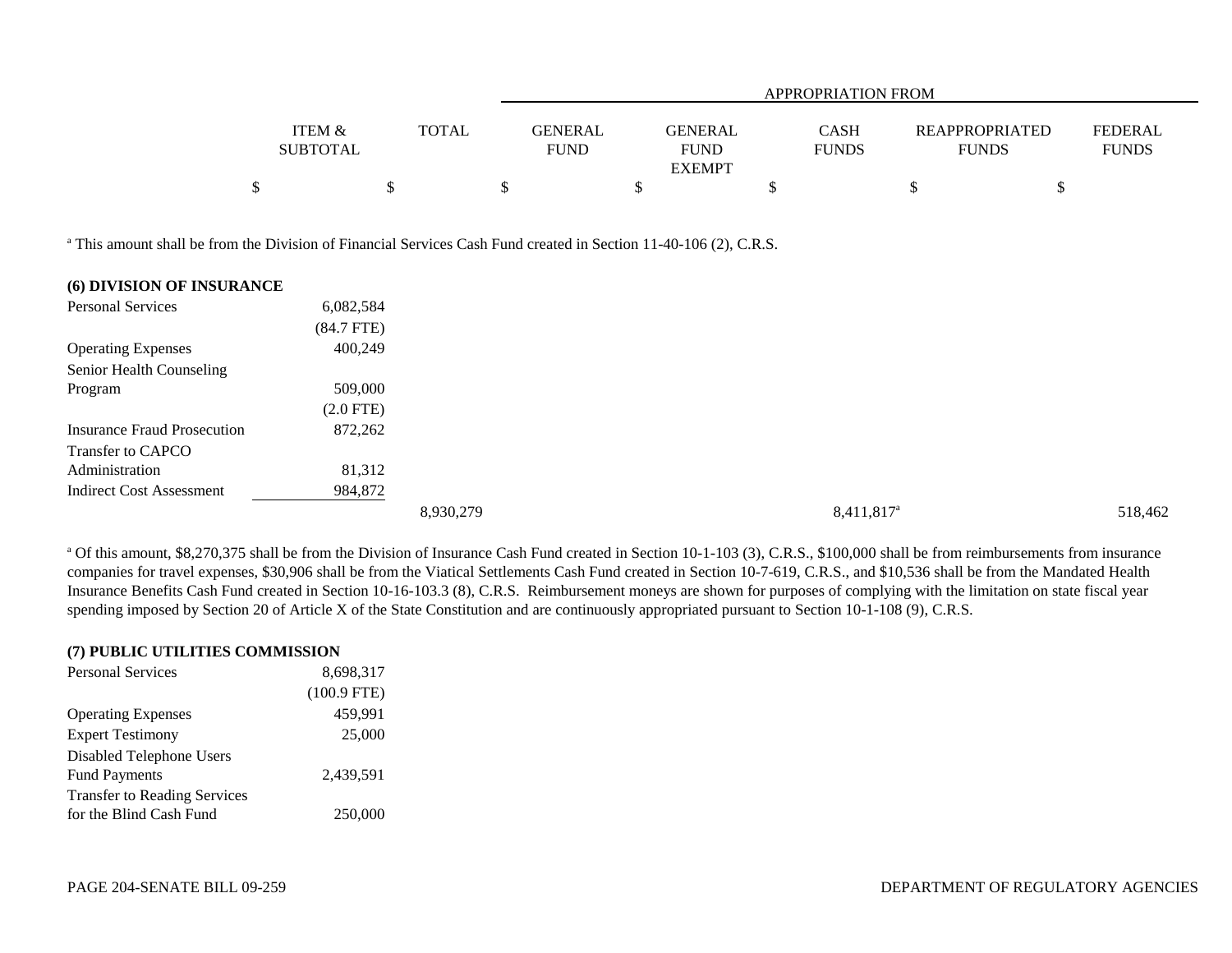|                                                          | <b>APPROPRIATION FROM</b>            |              |                               |                                                |                             |                         |                                       |                                |
|----------------------------------------------------------|--------------------------------------|--------------|-------------------------------|------------------------------------------------|-----------------------------|-------------------------|---------------------------------------|--------------------------------|
|                                                          | <b>ITEM &amp;</b><br><b>SUBTOTAL</b> | <b>TOTAL</b> | <b>GENERAL</b><br><b>FUND</b> | <b>GENERAL</b><br><b>FUND</b><br><b>EXEMPT</b> | <b>CASH</b><br><b>FUNDS</b> |                         | <b>REAPPROPRIATED</b><br><b>FUNDS</b> | <b>FEDERAL</b><br><b>FUNDS</b> |
| \$                                                       | \$                                   |              | \$                            | \$                                             | \$                          | \$                      | \$                                    |                                |
| Commission for the Deaf and                              |                                      |              |                               |                                                |                             |                         |                                       |                                |
| Hard of Hearing Cash Fund<br>Commission for the Blind or | 661,343                              |              |                               |                                                |                             |                         |                                       |                                |
| Visually Impaired Cash Fund<br>Low Income Telephone      | 112,067                              |              |                               |                                                |                             |                         |                                       |                                |
| Assistance                                               | 2,143,752                            |              |                               |                                                |                             |                         |                                       |                                |
| Colorado Bureau of<br><b>Investigation Background</b>    |                                      |              |                               |                                                |                             |                         |                                       |                                |
| Checks Pass-through                                      | 67,128                               |              |                               |                                                |                             |                         |                                       |                                |
| <b>Indirect Cost Assessment</b>                          | 1,164,720                            |              |                               |                                                |                             |                         |                                       |                                |
|                                                          |                                      | 16,021,909   |                               |                                                |                             | 16,021,909 <sup>a</sup> |                                       |                                |

<sup>a</sup> Of this amount, it is estimated that \$8,100,116 shall be from the Public Utilities Commission Fixed Utility Fund created in Section 40-2-114, C.R.S., \$3,571,097 shall be from the Colorado Disabled Telephone Users Fund created in Section 40-17-104 (1), C.R.S., \$2,143,752 shall be from the Low-Income Telephone Assistance Fund created in Section 40- 3.4-108 (2) (a), C.R.S., \$2,100,456 shall be from the Public Utilities Commission Motor Carrier Fund created in Section 40-2-110.5 (6), C.R.S., and \$106,488 shall be from the Colorado High Cost Administration Fund created in Section 40-15-208 (3), C.R.S. Of this amount, \$3,213,001 is shown for purposes of complying with the limitation on state fiscal year spending imposed by Section 20 of Article X of the State Constitution. Such moneys are included for informational purposes only, as they are continuously appropriated by Section 40-17-104 (1), C.R.S.

| (8) DIVISION OF REAL ESTATE     |              |  |
|---------------------------------|--------------|--|
| <b>Personal Services</b>        | 3,172,363    |  |
|                                 | $(49.1$ FTE) |  |
| <b>Operating Expenses</b>       | 210,081      |  |
| <b>Commission Meeting Costs</b> | 38,836       |  |
| Hearings Pursuant to            |              |  |
| Complaint                       | 4,000        |  |
| Mortgage Broker Consumer        |              |  |
| Protection                      | 311,339      |  |
| Indirect Cost Assessment        | 566,777      |  |
|                                 |              |  |

4,303,396<sup>a</sup> 4,303,396<sup>a</sup>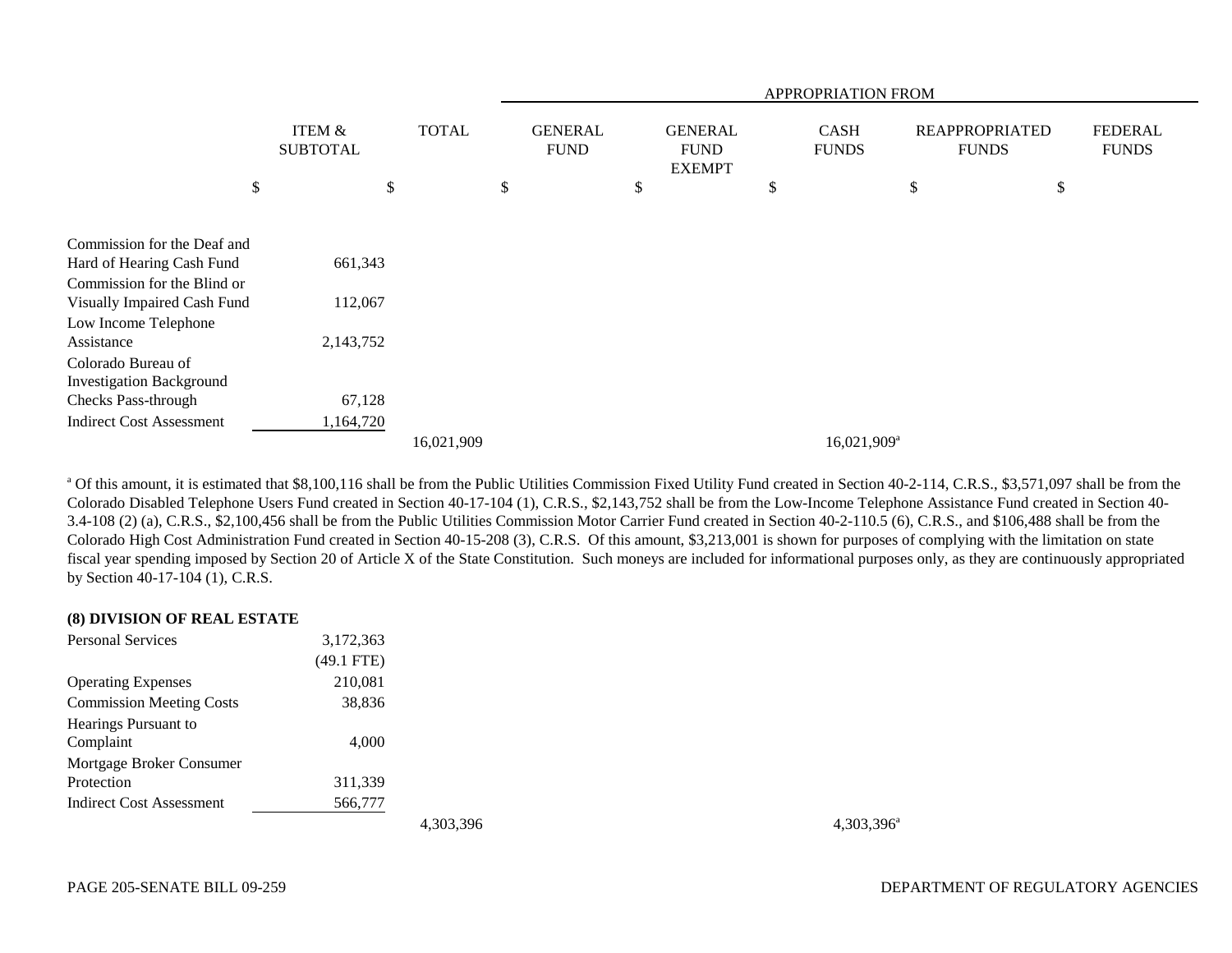|                 |       |                | APPROPRIATION FROM |              |                       |                |  |
|-----------------|-------|----------------|--------------------|--------------|-----------------------|----------------|--|
|                 |       |                |                    |              |                       |                |  |
| ITEM &          | TOTAL | <b>GENERAL</b> | <b>GENERAL</b>     | <b>CASH</b>  | <b>REAPPROPRIATED</b> | <b>FEDERAL</b> |  |
| <b>SUBTOTAL</b> |       | <b>FUND</b>    | <b>FUND</b>        | <b>FUNDS</b> | <b>FUNDS</b>          | <b>FUNDS</b>   |  |
|                 |       |                | <b>EXEMPT</b>      |              |                       |                |  |
|                 |       |                |                    |              |                       |                |  |

<sup>a</sup> Of this amount, it is estimated that \$3,454,092 shall be from the Division of Real Estate Cash Fund created in Section 12-61-111.5 (2) (b), C.R.S., \$709,920 shall be from the Mortgage Broker Licensing Cash Fund created in Section 12-61-908 (2), C.R.S., \$86,481 shall be from the Conservation Easement Appraisal Review Fund created in Section 12- 61-719 (8), C.R.S., and \$52,903 shall be from the Conservation Easement Holder Certification Fund created in Section 12-61-720 (3), C.R.S.

# **(9) DIVISION OF REGISTRATIONS**

| <b>Personal Services</b>         | 11,238,334    |  |
|----------------------------------|---------------|--|
|                                  | $(174.0$ FTE) |  |
| <b>Operating Expenses</b>        | 1,320,662     |  |
| Office of Expedited              |               |  |
| <b>Settlement Program Costs</b>  | 371,853       |  |
|                                  | $(5.0$ FTE)   |  |
| Hearings Pursuant to             |               |  |
| Complaint                        | 307,075       |  |
| <b>CBI/FBI Background Checks</b> | 7,563         |  |
| Payments to Department of        |               |  |
| Health Care Policy and           |               |  |
| Financing                        | 14,652        |  |
| <b>Indirect Cost Assessment</b>  | 4,391,211     |  |
|                                  |               |  |

 $17,651,350$   $15,428,215^a$   $2,216,761^b$   $6,374$ 

<sup>a</sup> This amount shall be from the Division of Registrations Cash Fund created in Section 24-34-105 (2) (b) (I), C.R.S.

<sup>b</sup> Of this amount, it is estimated that \$1,666,505 shall be from indirect cost recoveries, \$275,128 shall be from the Department of Public Health and Environment, and \$275,128 shall be from the Department of Health Care Policy and Financing.

### **(10) DIVISION OF SECURITIES**

| <b>Personal Services</b>  | 1,903,823            |  |
|---------------------------|----------------------|--|
|                           | $(22.0 \text{ FTE})$ |  |
| <b>Operating Expenses</b> | 61.063               |  |
| Hearings Pursuant to      |                      |  |
| Complaint                 | 19,594               |  |